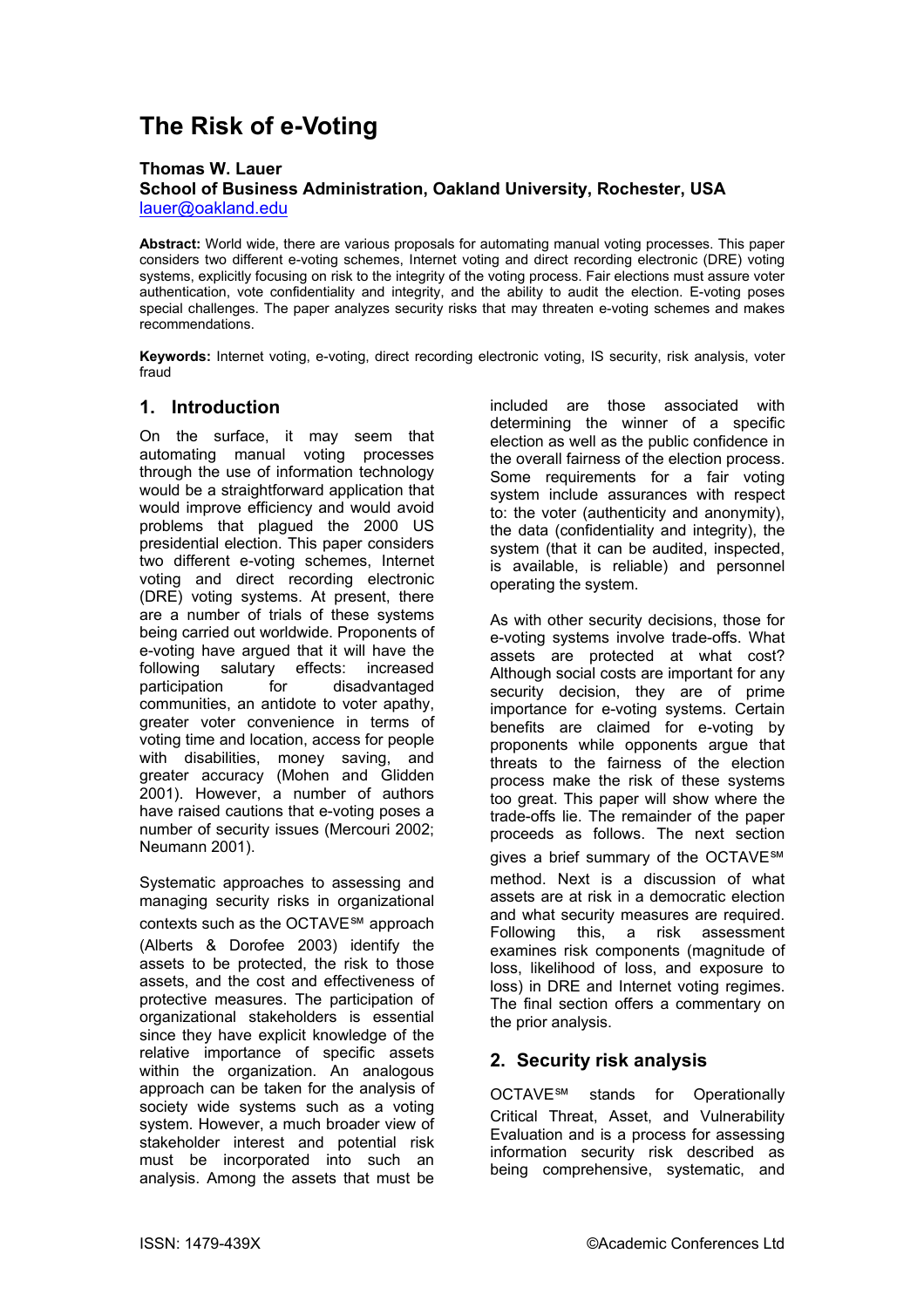context driven. It includes three phases: 1) building asset based threat profiles, 2) identifying infrastructure vulnerabilities, and 3) developing security strategy and plans. Threat profiles include a description of the asset, identification of the actor and the actor's motive, explanation of the means by which the asset is accessed,

and a description of the outcome. See figure 1 for a depiction of generic threats. Infrastructure vulnerabilities should take into consideration known vulnerabilities such as susceptibility to denial of service attacks. Risks are evaluated by analyzing interrelationships among assets, specific threats, and vulnerabilities.





Each of the three phases has outputs resulting from implementing the OCTAVE℠ method. Phase #1 produces an identification of critical assets, a specification of security requirements, a description of threats, a description of current security practices, and an identification of missing or inadequate practices. Phase #2 results in a depiction of the key technological components and the identification of technological vulnerabilities. Phase #3 yields a risk assessment for each threat, the

development of a protection strategy, and a plan for risk mitigation.

Among the defining characteristics of a democracy are universal suffrage among adult citizens and fair and regular elections. In order for elections to be fair, the voting process must provide certain guarantees. To assure fair elections, security provisions must account for individual voters, the vote itself, the voting system (voting technology and voting processes), and personnel responsible for carrying out elections. Thus in a democracy, elections, their processes, and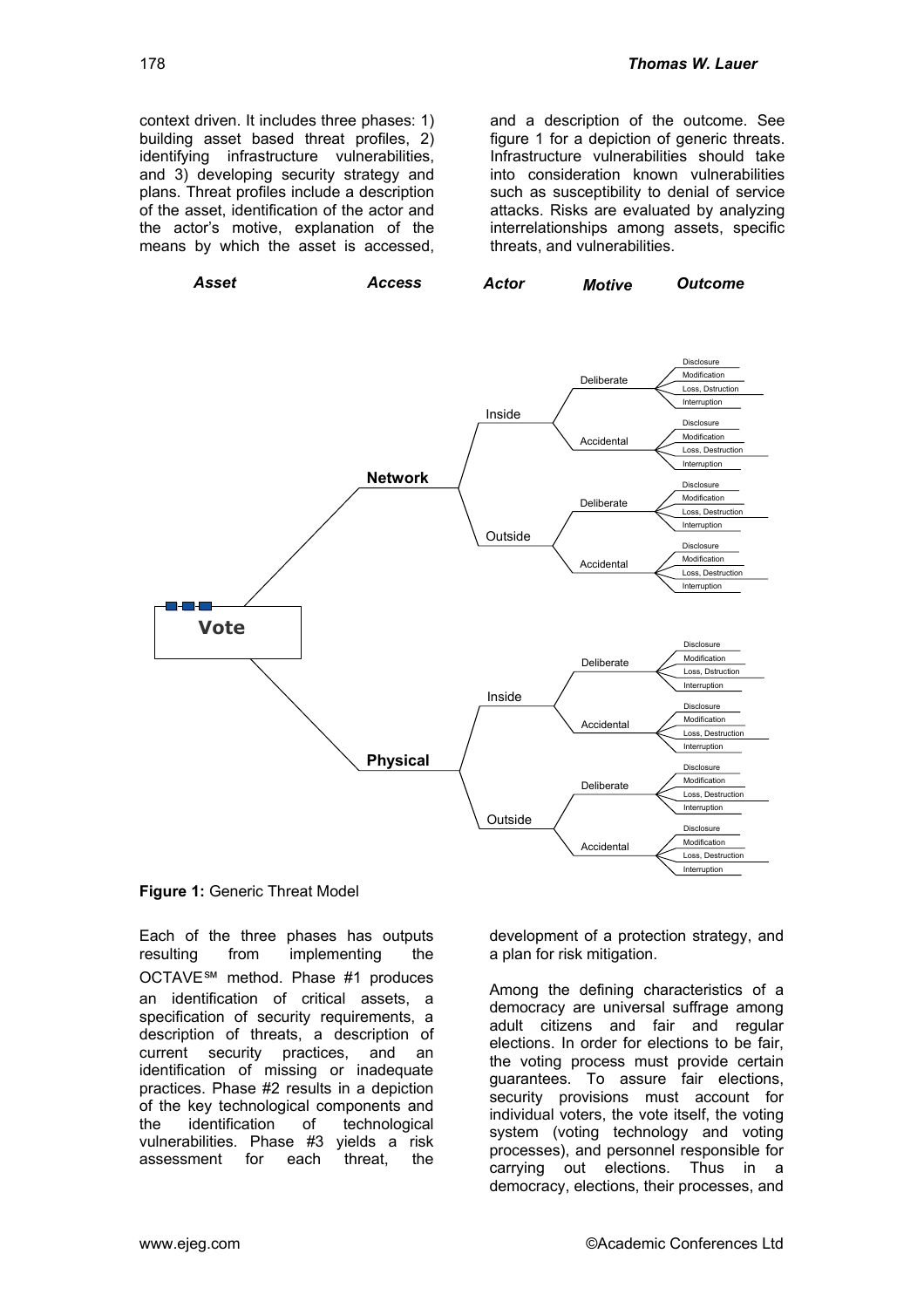the individual vote are all assets to be protected.

The voter must be authorized and authenticated. National elections require that eligible voters be citizens of a certain age. In the US, most states bar convicted felons from participation in public elections. In addition, in order to prevent coercion and vote selling, the voter must be able to vote anonymously, i.e. votes must not be associated with voter identity. Votes must be assured of confidentiality (being secret) and integrity (the vote is recorded as intended). Voting technology must support logging so that its operations can be audited. Its configuration must be open and controlled so that it can be inspected and can't be modified while operating. In addition, it must be reliable and available so that it operates without error while an election is taking place. Personnel responsible for developing, operating, and maintaining voting technology should have records of impeccable behavior as should those charged with running the election.

Democracy depends in part on the trust of the citizenry, trust in public institutions such as elections. Thus, the institution of elections is an asset in a democratic society. Threats to the perception of fairness, for example through disenfranchisement, are also pertinent to election security.

## **3. Comparing DRE voting and Internet voting to the status quo**

#### **3.1 US election and voting machine history**

The first elections conducted in the United States established eligibility based on land ownership. Between 4 – 6% of eligible voters participated in the first few presidential elections. In the 1830s, land ownership requirements were relaxed and a high point with respect to participation of eligible voters was reached in the 1840 presidential election with 80% of white males participating. The 15<sup>th</sup> Amendment to the Constitution gave blacks the right to vote, and the  $19<sup>th</sup>$  Amendment, granting voting rights to women, was ratified in 1920. Since then, there have been a number of voting rights laws passed. The Civil Rights Act of 1957 and the Voting

Rights Act of 1965 abolished discriminatory literacy tests and other procedures that effectively barred a prospective voter based on race. Most recently, the National Voter Registration Act of 1993 is aimed at increasing voter participation in elections (Delk 2001).

The word ballot comes from the Italian for ball, *ballota* and refers to an ancient election technique where balls were placed in a container to signify votes. Early paper ballots could have been mere slips of paper, newspaper advertisements, or a printed party ticket listing a party's endorsed set of candidates. These ballots and accepted voting procedures did nothing to guarantee voter privacy or voting more than once. In 1888, the Australian Paper Ballot was used for statewide elections in New York and Massachusetts. The Australian Ballot has three characteristics, officiality, consolidation, and secrecy; officiality because the ballot was designed and printed by the state, consolidation because it listed all candidates from each party, and secrecy because voting took place in a voting booth. As Jones (2004) observes, "A properly administered Australian paper ballot sets an extremely high standard that any competing election technology must match." He goes on to note the high cost of paper ballots and hand counting in elections where there are large numbers of candidates.

Around 1890, two voting technologies were introduced, the lever voting machine and the punched card. Lever voting machines keep a running total of votes cast by means of a mechanical wheel. Thus they are not amenable to recount. Punched cards can be used with voting booklet that lists the candidates and a stylus for punching holes for the vote. Vote counting is automated through the use of a punched card reader or a tabulating machine. The problem with recounts is they must account for partially punched holes so the intention of the voter is ambiguous. Although the 2000 US presidential election introduced most of us to "chadology", there had been warnings regarding this technology dating from the 1960s. Optical mark-sense scanners were first used for elections in the 1960s. These devices enable automated counting, manual recounting, and recounts.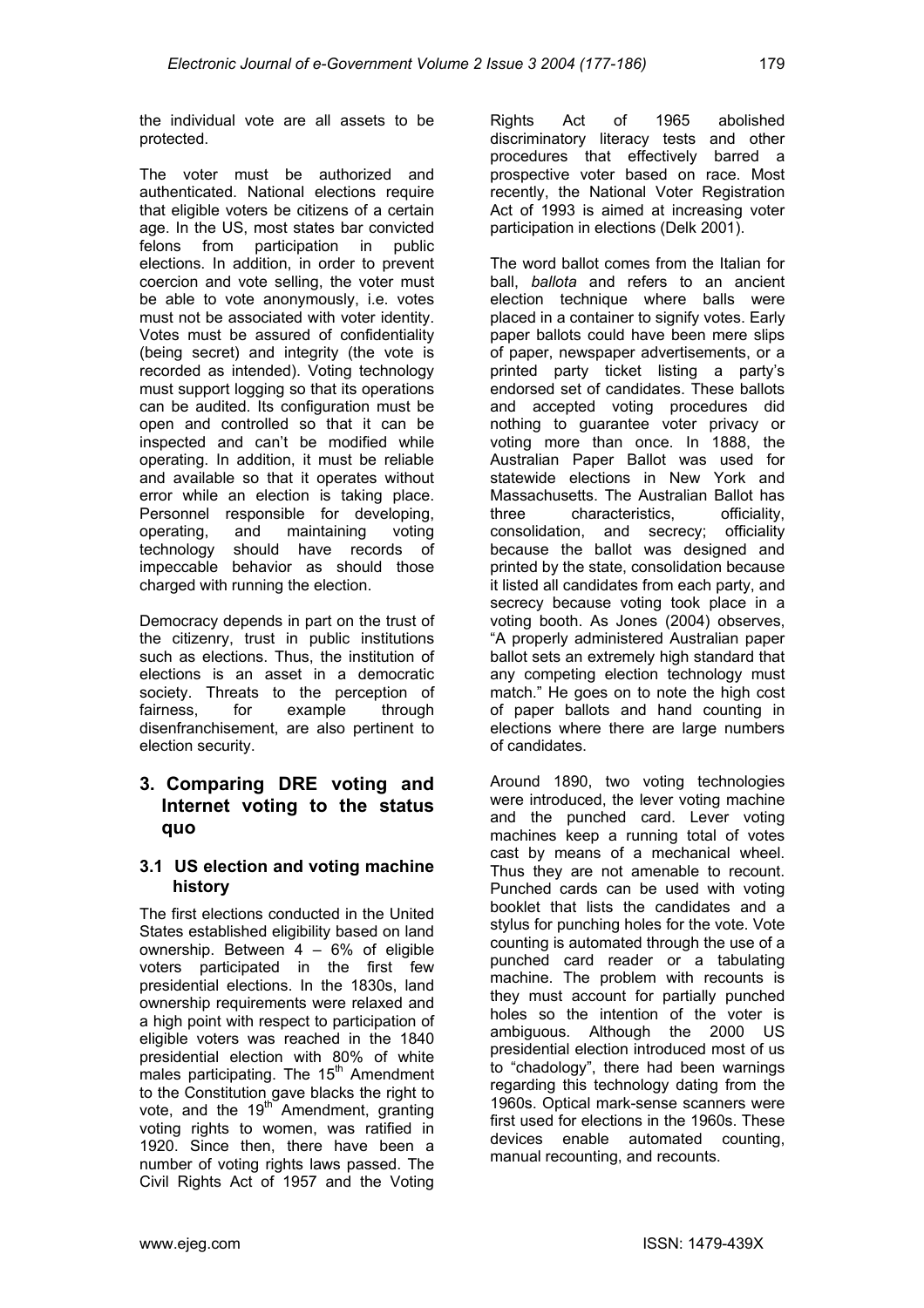A typical DRE voting system consists of a Wintel PC equipped with a touch screen packaged in a secure case to prevent plugging in a mouse or keyboard. It plugs into a network hub with an uninterruptible power supply and sits in a voting booth with a privacy screen. In effect, it is a computerized lever voting machine. Voters go to their precinct where they are authenticated and are typically given a smart card or PIN that enables them to access the machine. Votes are recorded and kept within the voting system and subsequently loaded into an election management system. Thus it does not permit recounts.

## **3.2 Internet voting**

The first Internet vote was cast by US astronaut David Wolf who was allowed to vote by e-mail from the space station Mir in the 1997 Texas election. The ballot was e-mailed from his local election office to Johnson Space center, then to Russia's space agency before being uplinked to the space station. Since then, Internet elections have been conducted in Alaska, the Arizona primary, and most recently in the Michigan primary. The Internet voting system used in Arizona included the following features: (1) a provision for authentication (a PIN mailed to an eligible voter), (2) encryption of the vote with a public key on the client machine with the private key held by a trusted  $3<sup>rd</sup>$  party, (3) transmission of the vote to an election.com server using a SSL encrypted pipe, (4) separation of the voter identity from the vote into two tables. Audit logs tracked who voted and another audit logged monitored access to the database server. Only the trusted  $3<sup>rd</sup>$  party (in this case KPMG) was authorized to decrypt the votes (Mohen and Glidden 2001).

#### **3.3 Voting system life cycle**

Many discussions of voting system security vulnerability fail to consider the entire voting system. In addition to the hardware and software that make up the voting equipment, the system includes election workers, voters, and is deployed in a variety of physical environments. Election workers are often volunteers whose skill with technology can vary widely. Similarly, voting technology that assumes a level of technological literacy on the part of the individual voter will potentially be susceptible to error. A security assessment of election equipment that only considers hardware and software without examining its use in real contexts may conclude that the equipment is satisfactory. Considering the larger system including election workers and voters will require analysis of procedures with a focus on fair voting criteria – anonymity, confidentiality, integrity, and auditability.



**Figure 2:** DRE life cycle showing security vulnerabilities by stage

Figure 2 shows a voting system life cycle. At each stage, there are products and procedures that may be vulnerable to error or compromise. The figure also shows specific vulnerabilities relevant to each stage of the life cycle. The effectiveness of the security protecting the voting system can be measured against the extent to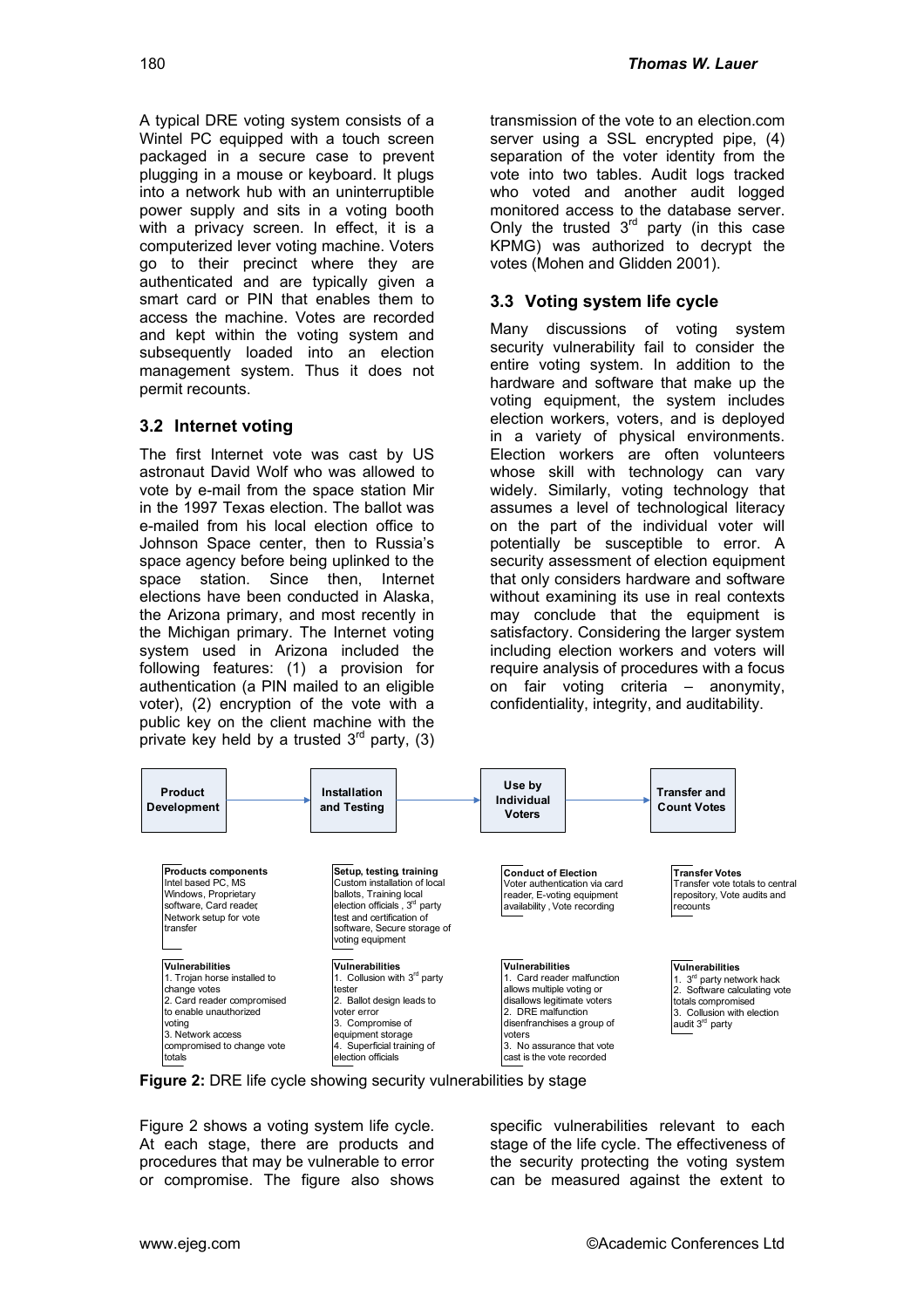which it ensures the criteria for fair voting are met. From this standpoint, it doesn't matter whether failures to satisfy a criterion result from fraud or error. For example, malware that changes votes and interfaces that are incomprehensible both fail to count the vote as intended.

#### **3.4 Security threats to DRE voting systems**

As noted above, the integrity of the results generated by the DRE voting system is dependent on the correctness, robustness, and security of the software in the voting terminal and the procedures for tabulating the results. If the voting system software is flawed, an election can be compromised by voters or malicious insiders. Malicious insiders could include election officials, software developers, those responsible for DRE system maintenance, or even developers of the operating system underlying the DRE system (Kohno et al. 2003). A malicious insider working for Microsoft could install software that was activated by the election date and changed 10% of the straight ticket votes for one party. By using code obfuscation techniques, this would be very difficult to discover (Jones 2001). Election procedures are also important. Tampering with election equipment can occur if the physical security of DRE equipment is inadequate. Once a DRE unit has been certified for use, procedure should be in place to ensure that new software is not loaded onto the machine. Examples of security threats to DRE voting systems and their potential consequences can be found in Table 1.

| <b>Threat</b>                                                     | Consequence                                                       | Likelihood                                               | <b>Countermeasures</b>                                                                                           |
|-------------------------------------------------------------------|-------------------------------------------------------------------|----------------------------------------------------------|------------------------------------------------------------------------------------------------------------------|
| Trojan horse<br>installed by DRE<br>vendor                        | Wholesale election<br>compromise                                  | Unknown -<br>consider gaming<br>industry as<br>reference | Detection very difficult especially<br>when code obfuscation<br>techniques used                                  |
| Trojan horse<br>installed by<br><b>Operating System</b><br>vendor | Wholesale                                                         | No known<br>example, but<br>theoretically<br>possible    | See above                                                                                                        |
| Trade secrecy                                                     | Prevents examination<br>and adequate testing<br>of software       | Certain                                                  | Require Open Source system<br>components and vendor source<br>code inspection and testing                        |
| Lack of standards                                                 | Prevents adequate<br>testing of DRE Voting<br>system              | Certain                                                  | Develop standards (a slow<br>process)                                                                            |
| Lack of<br>configuration<br>oversight                             | Configuration change<br>could introduce new<br>voting compromises | Known problems<br>with configuration<br>oversight        | Stronger legal sanctions - but<br>oversight is expensive                                                         |
| Buggy software                                                    | Potential for multiple<br>voting, loss of voter<br>privacy        | Unknown                                                  | Better testing and certification of<br>DRE voting systems                                                        |
|                                                                   |                                                                   |                                                          | The most effective<br>countermeasure for many of the<br>above problems is to use a voter<br>verified audit trail |

**Table 1:** Threats to Direct Recording Electronic Voting Systems

#### **3.5 Security threats to Internet voting**

Internet voting systems pose numerous security threats the most significant of which have to do with vulnerabilities of the PC platform and vulnerabilities associated with the Internet itself. Client PCs could be located in voters' homes or in public or commercial establishments such as libraries or cyber cafés. Assuring that all possible PCs are free of malware is not practically possible. In addition, there can be no assurance of voter privacy as there

is with Australian Ballots. Individuals in abusive relationships could be coerced to vote a particular way. If a person's PC is used to cast a ballot, does it then become a polling place subject to election law? In addition, it may not be possible to prevent widespread vote selling. Since this could be done from an offshore location, jurisdictional sanctions may not exist. There are also Internet infrastructure problems that make voting susceptible to denial of service attacks. These could be carried out selectively to disenfranchise voters in particular neighborhoods. Once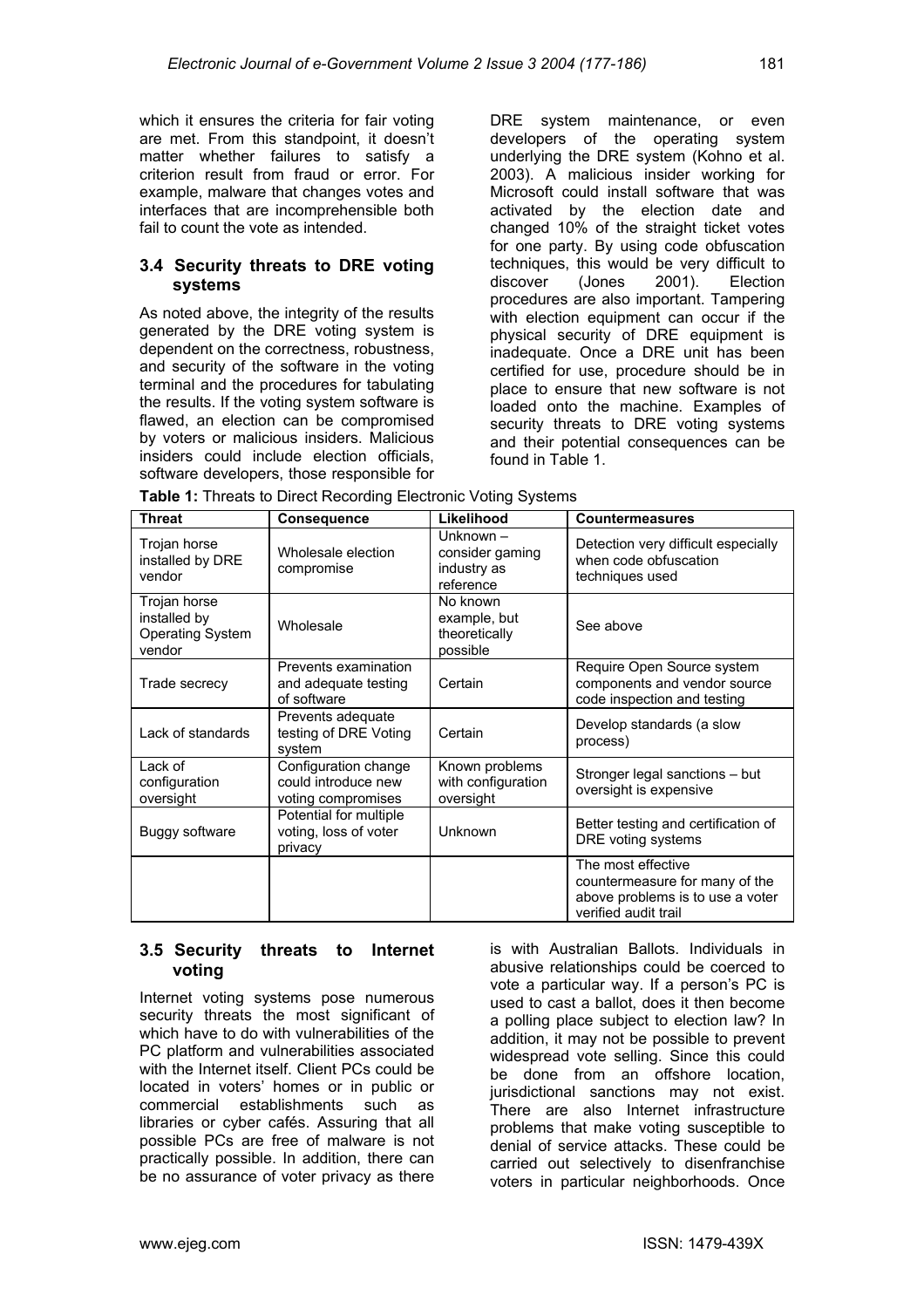an election is over, it is not possible to run it again under current laws governing elections.

In addition to problems with client PCs and the Internet, there are problems having to do with vendors of I-voting systems many of which are the same as those that pertain to DRE systems. The same potential for insider attacks exists and the

| Table 2: Example Threats to Internet Voting |
|---------------------------------------------|
|---------------------------------------------|

same problems having to do with closed source systems makes it difficult to develop appropriate standards, testing,  $\alpha$  and certification for these systems. Finally, there is a problem with using a trusted  $3<sup>n</sup>$ party. One needs only to recall the role played by Arthur Andersen in the Enron scandal. See Table 2 for some example security threats to I-voting systems.

| <b>Threat</b>                                            | <b>Consequence</b>                                                         | Likelihood                                                      | <b>Countermeasures</b>                                                                                                       |
|----------------------------------------------------------|----------------------------------------------------------------------------|-----------------------------------------------------------------|------------------------------------------------------------------------------------------------------------------------------|
| Denial of<br>Service                                     | Disenfranchisement                                                         | Common, occurred<br>during Canadian<br>Internet election        | No simple countermeasures                                                                                                    |
| Trojan horse<br>spyware to<br>change or<br>monitor votes | Vote theft, loss of privacy                                                | Widely available<br>tools for this                              | Detection difficult. Individual<br>PCs can be protected, but<br>assuring compliance difficult.<br>especially for public PCs. |
| Automated vote<br>buying                                 | Compromise of election                                                     | Likely since there<br>exist organizations<br>set up to do this. | None. Organizations may exist<br>outside country's jurisdiction                                                              |
| Insider attack on<br>voting system                       | Compromise of election                                                     | Insider attacks are<br>common in<br>commercial<br>settings.     | Separation of duties, adequate<br>documentation, control over<br>physical assets, independent<br>audits.                     |
| Virus specific to<br>Internet voting<br>system           | Vote theft, privacy loss,<br>disenfranchisement.<br>compromise of election | Unknown                                                         | Very difficult since such a virus<br>would have no prior history                                                             |
| Spoofing                                                 | Vote theft,                                                                | Common and easy                                                 | Can be launched from<br>anywhere. Made difficult by use<br>of encrypted PIN                                                  |

# **4. Risk analysis**

The OCTAVE℠ method provides a practical means of identifying assets and threats to the assets. A practical means of supplementing our understanding these security threats risk considers magnitude of loss, likelihood of loss, and exposure to loss (MacCrimmon and Wehrung 1986). For elections, the magnitude of loss is partially determined by the type of election; local elections concerning bond issues have a much lower potential magnitude of loss than do national presidential elections. In this section, we will focus on national elections.

A recent analysis, Kocher and Schneier (2004) is useful for estimating the magnitude of loss. They argued that stealing control of the U.S. House of Representatives is conservatively worth \$100 million and that changing a single race is worth \$3 million. They consider two scenarios, one in which physical security for individual voting machines is wanting, and another where voting machines are used in 25% of polling locations and there

is widespread corruption of the machines through insider fraud. In the first case, they estimate the value of swinging the votes on an individual machine (in a close race) at \$5,000. In the second case, they estimate the overall value to be at least \$100 million. Presumably fraud that changes the balance in the Senate or the Presidential election would be worth even more. While these numbers seem large, a monetary estimate of loss from election fraud fails to include potential damage to social institutions and public trust and therefore is a serious underestimate of the magnitude of loss.

Estimating the likelihood of loss is really an estimation of the likelihood that someone will try to swing an election by attacking the DRE or Internet voting system. There is a variety of relevant evidence including direct evidence with DRE voting, historical evidence pertaining to election fraud, and evidence of attacks on essentially similar systems in other contexts. Likelihood depends on both the motivation of the attacker and the vulnerability of the technological system.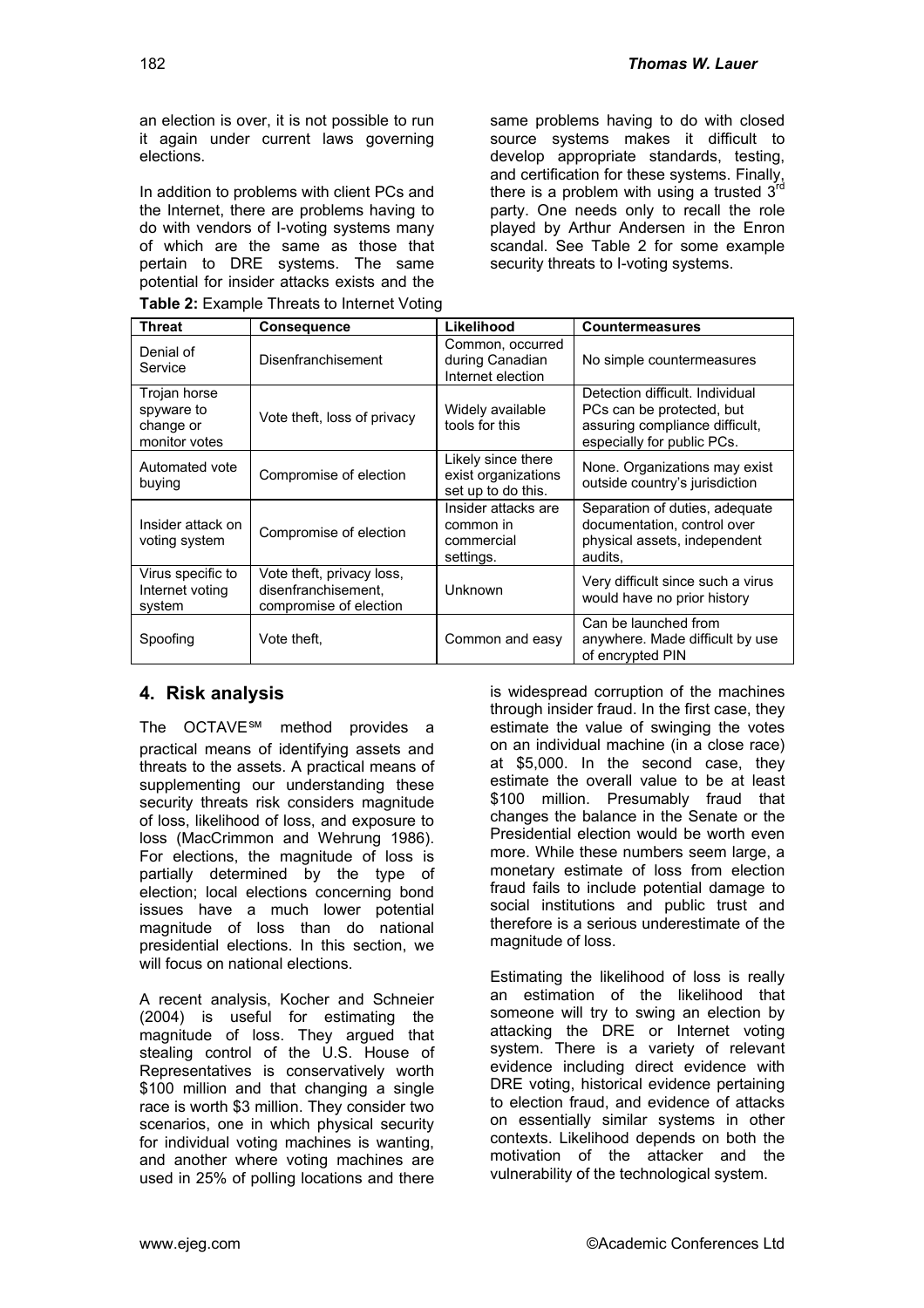There has been considerable documentation of e-voting errors in the U.S. press during the past year, especially as the Presidential election looms near. In a reaction to the 2000 election fiasco with recounts depending on the interpretation of hanging chads, many state election commissions opted to replace punch card systems with DRE e-voting systems. DRE systems have been used in state primary elections and special elections. One special election in Florida to elect a Congress person was decided by 12 votes. The DRE systems used recorded 134 undervotes, a highly unlikely event since that was the only contest on the ballot. Nonetheless, the secretary of state, Glenda Hood certified the election claiming the voting equipment functioned properly. Considerable controversy has surrounded Diebold Corporation, makers of the AccuVote machine. Diebold's machines have been decertified in California and they may face criminal charges. These charges stem from using equipment that had not been certified (Zetter 2004). In the 2004 Maryland primary, machines in three counties wouldn't let voters vote for senator (Kantor 2004). Subsequently, Diebold officials admitted that the software used for the March, 2004 Maryland primary elections was not certified as required by law (Schade 2004). Internationally, there have been similar controversies. In Venezuela, the government had purchased a 28% share in Bizta Corporation, a firm that produces the software for the DRE voting systems that were to be used in the recall election of Venezuelan President Hugo Chavez. Omar Montilla, a senior government official representing the government's 3,000,000 shares on the Bizta board resigned after being exposed by the Miami Herald article. E-voting machines were used in India's recent national elections. A New York Times article describes how political hooligans took over voting booths in small villages and stuffed the electronic ballot boxes. This technique, described as "…a new version of a storied Indian electoral trick…" is known as 'booth capturing' (Rohde 2004). For other examples of e-voting security failures see Neumann (2001).

Tables 1 and 2 show some examples of techniques for compromising DRE voting and Internet voting. One thing to note

about these examples is that most are carried out by insiders. One industry that has developed security methods for similar insider attacks is the gambling industry. Gambling industry motivation for strong security stems from their perception of the risk of fraud. The Nevada Gaming Control Commission has the following procedures in place for regulating gaming equipment:

- 1. Government access to all gaming software,
- 2. Random spot checks of gaming equipment,
- 3. Rigorous testing and updating of standards for equipment,
- 4. Background checks for companies selling gaming machines and for their employees,
- 5. Arms length relationship between manufacturers and testers of equipment, and
- 6. Procedures for citizen complaints and recourse.

The absence of similar protections in the e-voting industry can only serve to increase the likelihood of errors and/or fraud that would compromise an election.

Finally, risk analysis considers exposure to loss. As with other industries that have replaced manual systems with computerized systems, the introduction of e-voting systems raises the potential of moving from localized fraud and voting error to widespread fraud and voting error. For national elections or even state elections where there are many polling places, adherence to Australian Ballot principles makes widespread fraud difficult. In contrast, by introducing software that biases voting systematically in DRE systems or Internet voting systems widespread exposure markedly increases risk. The difference is between local fraud and wholesale fraud. In a democratic society, this specter of election corruption is a threat to all. Exposure can also be understood through those who would threaten an election. Kocher and Schneier (2004) identify adversaries as system developers, election insiders, foreign governments, radical extremists, and partisan operatives. Those exposed include any who might suffer at the hands of members of that list of adversaries.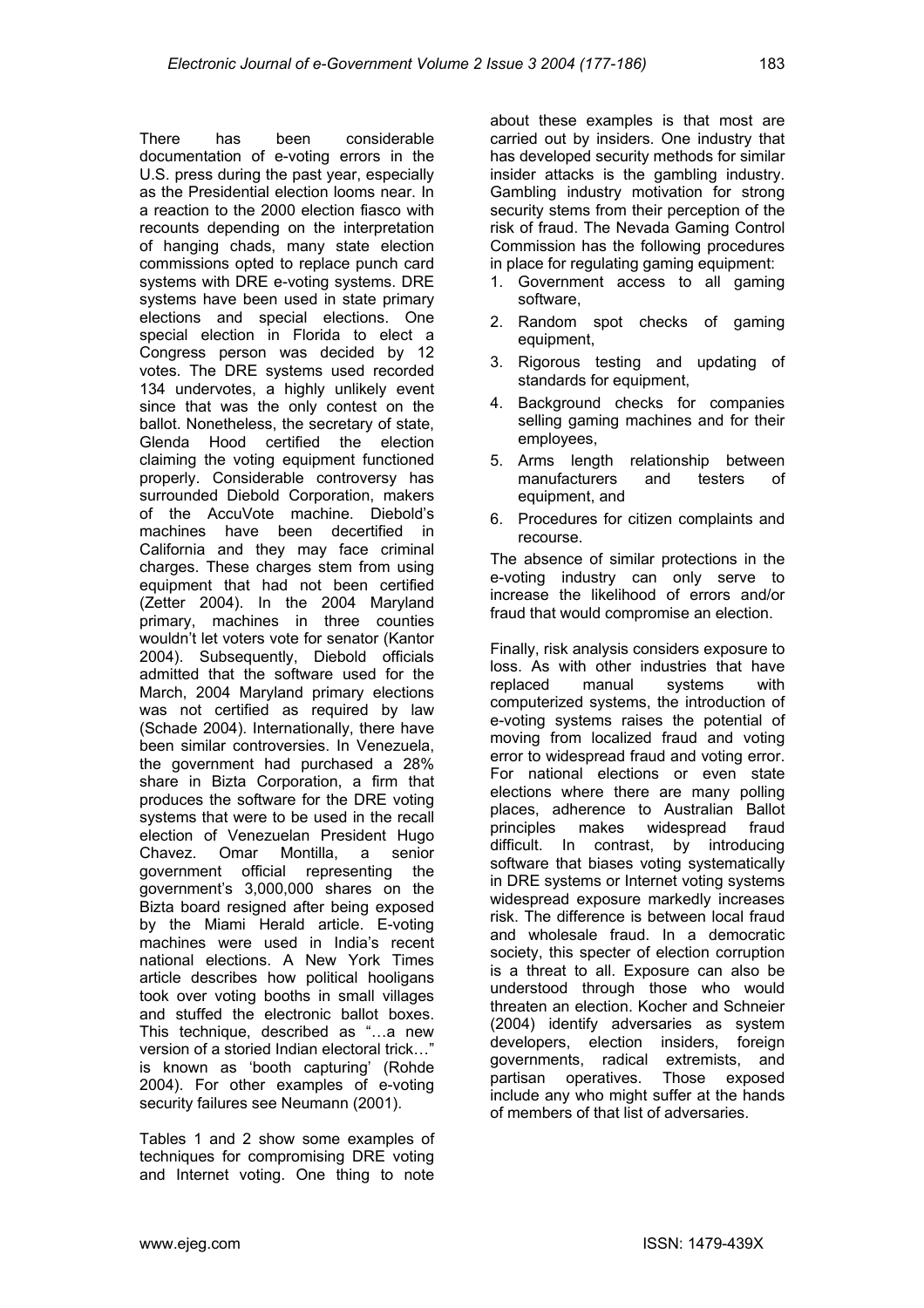#### 184

# **5. Commentary**

Proposed introduction of DRE systems has provoked heated disputes both in the US and elsewhere. Some DRE system vendors have insisted that their software not be scrutinized by inspectors maintaining that closed source or "security by obscurity" is the best form of protection against maliciousness. Recently, using publicly available source code from a firm that sells DRE voting equipment to states, Kohno et al. (2003) identified a number of flaws in the software that could enable voters to cast multiple votes without traceability or access system administrative functions. Weakness of these systems is further borne out by the fact that DRE systems have on occasion produced erroneous results (Cranor 2002) proving that the software is flawed. The issue of open source for e-voting software is currently an issue in Holland and Ireland as well (Libbenga 2004).

The most practical immediate solution (one that would temporarily forestall the open/closed source issue) is to use a "voter verified audit trail" (Dill et al 2003). One example is the Mercuri method (Mercuri 2002) in which the DRE system prints the voter's ballot behind a transparent pane. If it's correct, the voter deposits it mechanically in a ballot box. If not, a poll worker is called, the ballot is voided, and the voter is given another chance to vote. In cases of discrepancies, the paper ballots take precedence over the electronically recorded votes. US democracy is based on distrusting the accumulation of power. Thus checks and balances are built in. Australian Ballot principles place trust in the hands of government to conduct an election, but build in transparency so inspection is facilitated. DRE and Internet voting systems put trust in the hands of vendors, commercial  $3<sup>rd</sup>$  parties, and software with little transparency. Voter verified audit trails preserve the principle of not trusting any self-interested party and the criteria for a fair election by giving transparency to the voter and the public.

A recent poll surveyed security experts' opinions about e-voting. Sixty percent had a negative opinion of e-voting. Their greatest concerns were system and programming errors followed closely by attempts to influence an election's outcome. In contrast, non-experts were primarily concerned with lowered election turnout due to public distrust of e-voting systems (Machlis 2004). These results show the informed expert assessment of the real threat to these systems. The nonexpert concern with lowered election turnout shows what is at stake, loss of public trust and confidence.

Given the prevalence of insider fraud and the role of insiders in IS security breaches, trust without appropriate audits and checks is imprudent. Control activities for reducing the likelihood of fraud in commercial settings include: 1) adequate<br>separation of duties, 2) proper separation of duties, 2) proper authorization of transactions and actions, 3) adequate documents and records, 4) physical control over assets and records, and 5) independent checks on performance (Albrecht 2003). These generic controls together with similar protections such as those enacted in the gambling industry are essential for ensuring secure voting systems. Although it may seem repugnant to some to compare gambling to democratic elections, both require trust in the fairness of the systems to ensure participation.

There is momentum toward the introduction of e-voting technologies brought on by advances in information technology and events such as the 2000 U.S. presidential voting fiasco. This is leading some to rush into implementing these systems and to complacency that results in underestimating the risks involved. Preimesberger (2004) citing the recently held Michigan democratic primaries pooh-poohs the Pentagon for calling off their experiment that would have allowed military absentee voting over the Internet. He takes as proof of security that there have been no reported problems with the Michigan primary. Unfortunately, many in the public may also mistakenly believe that an event without an adverse security breach proves the security of a system.

There is strong indication that the deployment of e-voting systems will continue. This should not be done at the expense of conducting fair elections. This analysis has shown where of the risks lie. It is instructive that some advocates of Internet voting (Mohen and Glidden 2001) agree that the risks are too great for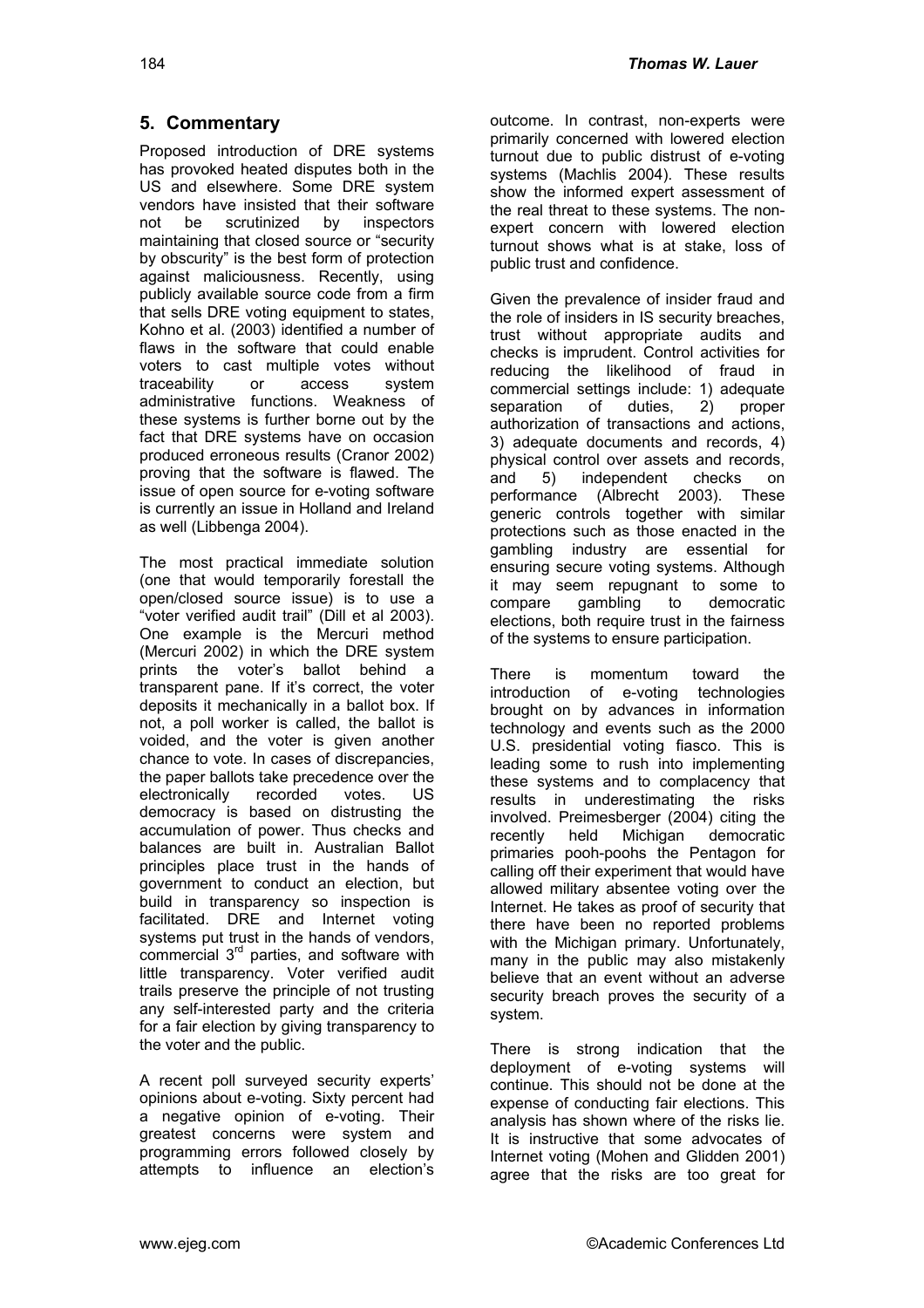national elections where the fabric of democracy is at risk. However, they point out that there are a number of smaller elections (e.g. school boards) where participation is scanty and there is less at stake. These would be good potential candidates for experiments in Internet voting.

## **References**

- Alberts, Christopher J. and Dorofee, Audrey J. (2003). *Managing Information Security Risks: The OCTAVE*℠ *Approach*. Upper Saddle Ridge, NJ: Addison-Wesley.
- Albrecht, W. Steve (2003). *Fraud Examination*. Mason, OH: Southwestern.
- Brand, Richard and Chardy, Alfonso (2004). Venezuela Owns Stake in Ballots, *Miami Herald*, May 28, 2004.
- Cranor, Lorrie Faith (2002). Voting after Florida: No Easy Answers, *Ubiquity*
- Delk, Kimberly C. (2001). What Will it Take to Produce Greater American Voter Participation? Does Anyone Really Know? *Loyola Journal of Public Interest Law*,
- Dill, D. L., Mercuri, R., Neumann, P. G. and Wallach, D. S. (2003). *Frequently Asked Questions about DRE Voting Machines*, Feb. 2003. http://www.verifiedvoting.org/drefa q.asp.
- Hoffman, Lance J. and Cranor, Lorrie (2001). Internet Voting: Will it Spur [or Corrupt Democracy?](http://www.verifiedvoting.org/drefaq.asp) *[Comm](http://www.verifiedvoting.org/drefaq.asp)unications of the ACM*, **44**, **1**, 69 – 71.
- IEEE Voting Equipment Standards Security Task Group (2004). Security and Confidentiality Standards. http://grouper.ieee.org/groups/scc 38/1583/p1583 - tg1 main.htm (accessed 2-20-04)
- Jones, Douglas W. (2001). Testimony [before the House Committee on](http://grouper.ieee.org/groups/scc38/1583/p1583_-_tg1_main.htm) [Science, Washington DC, May 2](http://grouper.ieee.org/groups/scc38/1583/p1583_-_tg1_main.htm)2, 2001. (The record of the oral testimony at this hearin[g is House](http://www.cs.uiowa.edu/~jones/voting/congress.html) [Science Committee publication](http://www.cs.uiowa.edu/~jones/voting/congress.html) [number](http://www.cs.uiowa.edu/~jones/voting/congress.html) 107-20).
- Kocher, Paul and Schneier, Bruce (2004). Insider Risks in Elections,

*Communications of the ACM*, **47**, **7**, 104.

- Kohno, Tadayoshi, Stubblefield, Adam, Rubin, Aviel D., Wallach, Dan S. (2003). Analysis of an Electronic Voting System. To appear in *IEEE Symposium on Security and Privacy* May, 2004. http://avirubin.com/vote.pdf (accessed February 14, 2004)
- Libbenga, Jan (2004). Dutch e-voting software goes open source. *The Register*. [http://www.theregister.co.uk](http://avirubin.com/vote.pdf)/2004/ 06/23/open\_source\_voting\_softwa re/
- MacCrimmon, Kenneth R. and Wehrung, Donald A. (1986). *Taking Risks: The Management of Uncertainty*. New York: The Free Press.
- Machlis, Sharon (2004). Public, security experts' e-voting views differ<br>sharply, Computerworld, Computerworld, http://www.computerworld.com/ne wsletter/0,4902,95094,00.html?nli d=AM, accessed August 6, 2004.
- Mercuri, Rebecca (2002). A Better Ballot Box? *[IEEE Spectrum](http://www.computerworld.com/newsletter/0,4902,95094,00.html?nlid=AM)*, **31**, **10**, 46 – 50.
- Mohen, [Joe, and Glidden, Julia \(2001\)](http://www.computerworld.com/newsletter/0,4902,95094,00.html?nlid=AM). The Case for Internet Voting. *Communications of the ACM*, **44**, **1**, 72 – 85.
- Natale, Jessica M. (2002). Exploring Virtual Legal Presence: The Present and the Promise. *Journal of High Technology Law*
- Neumann, Peter G. (2001). Risks to the Public in Computers and Related Systems, *ACM SIGSOFT Software Engineering Notes*, **26**, **1**, 14 – 38.
- Phillips, Deborah M. and Von Spakovsky, Hans A. (2001). Gauging the Risks of Internet Elections. *Communications of the ACM*, **44**, **1**, 73 – 85.
- Preimesberger, Chris (2004). Commentary: Online voting? Of course it can work. *IT Manager's Journal*. http://software.itmanagersjournal.c

om/software/04/02/14/0245239.sh tml?tid=26&tid=44&tid=69&tid=70 accessed February 16, 2004.

- Rohde, [David \(2004\). On New Voting](http://software.itmanagersjournal.com/software/04/02/14/0245239.shtml?tid=26&tid=44&tid=69&tid=70) [Machine, the Same Old Fraud,](http://software.itmanagersjournal.com/software/04/02/14/0245239.shtml?tid=26&tid=44&tid=69&tid=70) *New York Times*, April 27, 2004.
- Schade[, Linda \(2004\). Diebold Admits](http://software.itmanagersjournal.com/software/04/02/14/0245239.shtml?tid=26&tid=44&tid=69&tid=70) Vote Software Used in Maryland